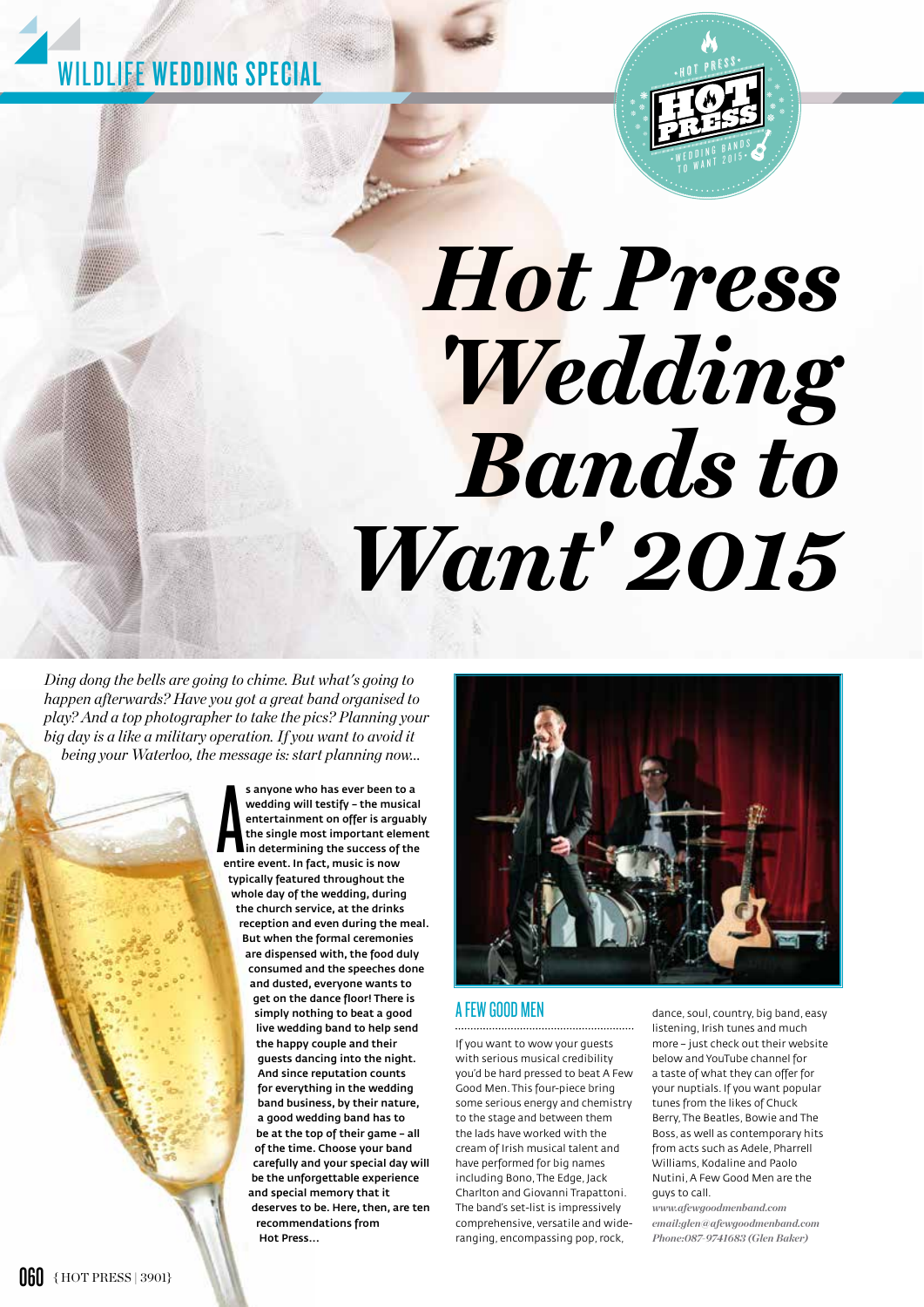

#### THE SUITE

One of the busiest wedding bands in the country, this four-piece have been playing music together since their schooldays and have a well-honed set that brings a vibrant, fun atmosphere to all their performances. The Suite have a huge catalogue of wedding songs and party hits — literally from A to Z with Adele and The Zutons both featuring — and they're more than happy to add your special song to the list. The Suite also offer predinner music and a professional DJ

service, so they are a one-stop-shop for your big day's entertainment needs. 2015 is already 75% booked out and is panning out to be their busiest year to date. The band has added lots of new songs to their wide-ranging set including the number one 'Uptown Funk' featuring Bruno Mars. The Suite are running a special offer for Thursday weddings in 2015 and you can catch them at their upcoming showcases on Jan 25, Feb 15 and March 1, all in Citywest from 6.00pm to 6.45pm *www.thesuitemusic.com Email: bookings@thesuitemusic.com Phone: 086-8650217 (Tina Kelly)*

₫



### **BLACKTYE**

"You can't please everyone," runs the old saying but when it comes to a good wedding band that rule simply doesn't or shouldn't apply. Blacktye are remarkable for the versatility of their sets and ability to switch genres with ease. Think chart, ceili, country, jazz, traditional, ballads, anthems, soul, funk, rock and pop. Vocalists Kim Hayden and Conor Ryan are joined by rapper Phil Campbell to create Jackson Five-like harmonies and are backed up with the tight rhythm section of Darragh Dennis on bass and

drummer Graeme Stapleton. An award winning band, Blacktye have performed all over Ireland at government functions and events including Croke Park, Race Days at the Curragh and The Horse Show as well as corporate shindigs for the likes of Coca Cola, Microsoft, eBay, Failte Ireland, Twitter and Amazon – they even featured on RTE television's *Nationwide*. The band can also play at the church and drinks reception and offer a DJ service as well. Sweet! *www.blacktye.net*

*Email: dorianentertainment@eircom. net*

*Phone: 086-7702565*

 $\Box$ *Blacktye*

> *Ireland's most versatile wedding band*



‡ *Phone: 086-7702565*

*www.blacktye.net* 



 ${3901}$  HOT PRESS } 061

ф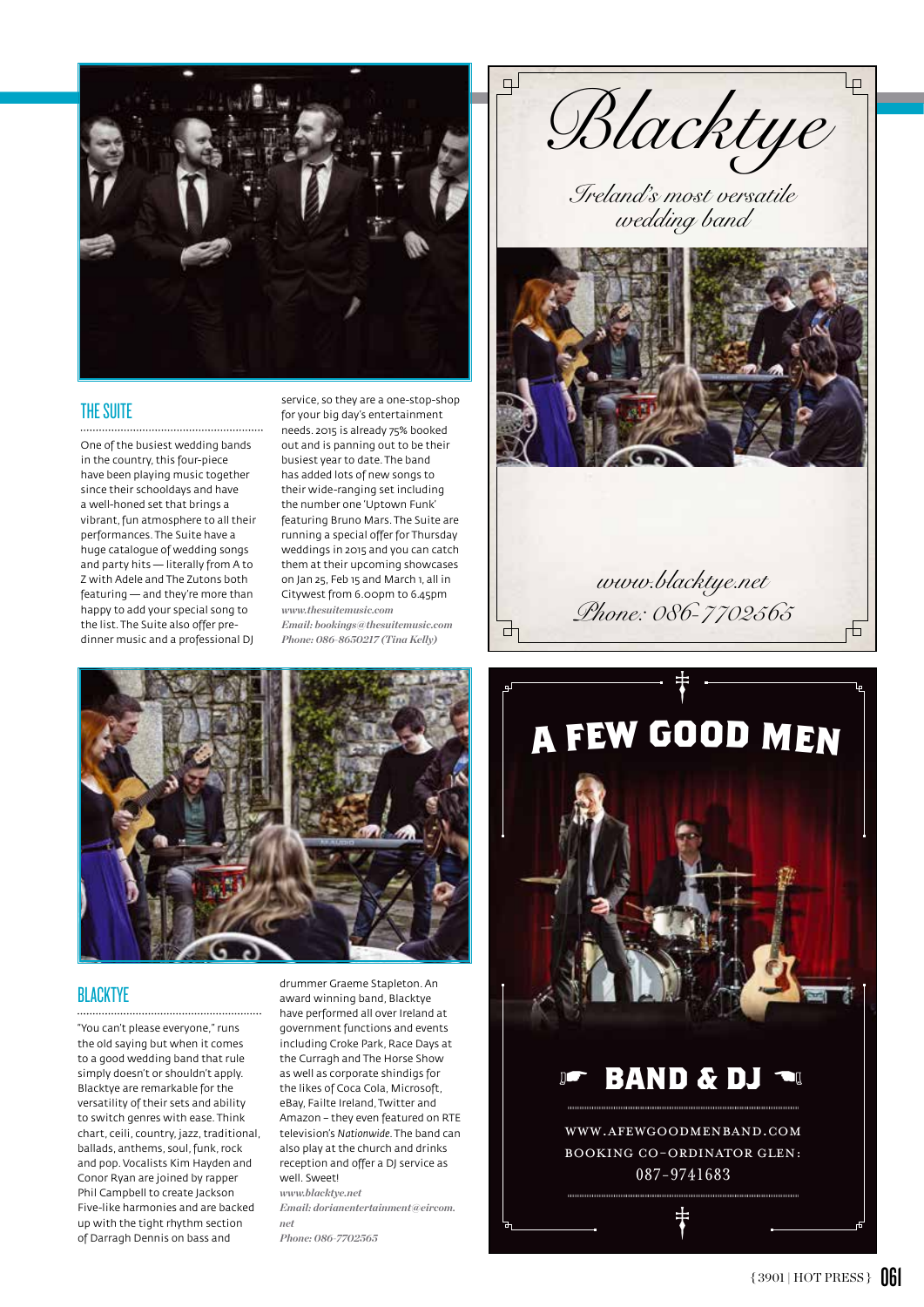

PHONE: **086 8650217**  WEB: **WWW.THESUITEMUSIC.COM** FACEBOOK: **WWW.FACEBOOK.COM/THESUITE** EMAIL: **BOOKINGS@THESUITEMUSIC.COM**



. . . . . . . . . . . . . . . . .

(. . . . . . . . . . . . . .

ENERGETIC SLANT FOR YOUR WEDDING DAY.

**www.thehitmentrio.com 086-8058777 info@thehitmentrio.com** 



**IRELAND'S PREMIER WEDDING ENTERTAINMENT PROVIDERS** 



saviours of wedding music" **SUNDAYTIMES** "cooler than average **IRISH INDEPENDENT** 

 $\bullet\bullet\bullet\bullet$ 

www.bentleyboys.ie info@bentleyboys.ie 01 443 4336 / 091 442 350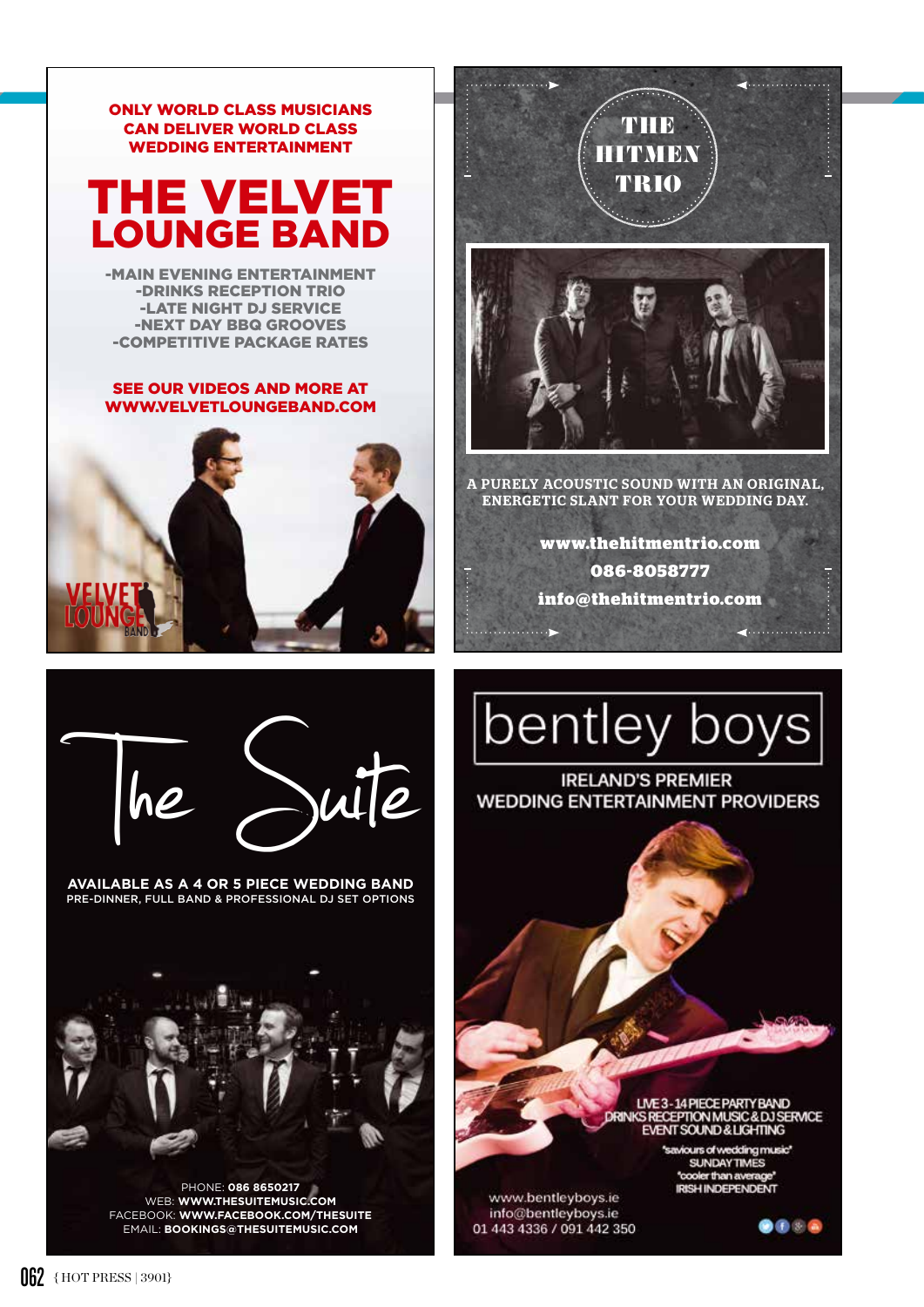

#### THE HITMEN TRIO

The Hitmen Trio are three men who play hits in their own way. This is a wedding band with a difference. The Hitmen Trio use amplified acoustic instruments and pride themselves in their creative, original arrangements and mash-ups, giving well-loved songs a unique makeover.

Last year they won the Judges' Commendation for Wedding Band of the Year at the WeddingsOnline. ie awards and also won the Brides' Choice award with Mrs2Be.

The band are known for their harmony vocals and use guitar and piano to create an upbeat yet intimate sound. Roly Smyth, Cian Mekitarian and Romain Piccolo are versatile virtuoso players; their shows have so much energy

and passion you'd be forgiven for thinking there were twice as many onstage.

Their set includes Calvin Harris, Daft Punk, Rodrigo y Gabriella and Johnny Cash, as well as a waltz or two for older guests. You can book them for the whole day — they'll play instrumentals, religious and romantic music at the ceremony, a laid back pre-reception and spin the tracks after the main show as well.

The Hitmen Trio come with an official seal of approval from some of Ireland's most prestigious wedding venues, such as the K Club, the Four Seasons, Brook Lodge, Killiney Castle, Castle Leslie, Lyons Estate and Dunbrody House.

*Web: www.thehitmentrio.com Email: info@thehitmentrio.com Phone: 086 805 8777 (Roly), 087 9527624 (Cian), 085 1624193 (Romain)*



#### **BENTLEY BOYS**

RSVP Band of the Year 2013 & 2014, Weddings Online Finalists 2012, 2013, 2014 & 2015 – the Bentley Boys trophy cabinet is bursting at the seams! Smoothly weaving from intimate first dance dreaminess to a full tilt rock-fest is what these guys do best. Although supremely stylish, musical substance still wins out, ensuring the Bentley Boys are top of every wedding planner and event coordinator's list. Bentley Boys brides, similar to wedding

dress fittings, can also have their band tailor made just for their big day. These guys can blow the roof off with a 12 piece band or can slim down to a 5 or 6 piece band or even a 3 piece band for intimate weddings – the choice is yours! Their unique and renowned professionalism has seen them play with the likes of Amy Winehouse, Jamiroquai, Mariah Carey, PJ Harvey, The Waterboys, Chaka Khan and Imelda May and many others. *See www.bentleyboys.ie for a free CD and upcoming showcase details. info@ bentleyboys.ie or 086 7744838* 

#### THE DIONNES

The Dionnes specialise in vintagethemed weddings and cater for those looking for something unique for their drinks reception/ after party. Backed by a full live band of top professional musicians, with brass section if required, The Dionnes pride themselves on bringing the generations together on the dancefloor with their unique blend of Motown, soul and up to the minute contemporary tunes. Inspired by The Supremes, Martha and the Vandellas, with some Beyoncé, Nicki Minaj, Amy

Winehouse and Mark Ronson for good measure, they offer the perfect party playlist for all ages. They look fabulous too – with bodacious beehives, smooth moves and sweet harmonies, not to mention surprise costume changes! Packages on offer to suit every part of your big day, from the 3-piece 'triplette' (suitable for drinks receptions) right up to the 9-piece big band with brass section for that "wow" factor. *Fiona: 086 3130184 Email:dionnesband@gmail.com Website: www.thedionnes.ie Facebook: www.facebook.com/ thedionnes*



#### VELVET LOUNGE

As the name suggests, The Velvet Lounge Band bring a distinctive twist to classics and contemporary hits, with upbeat new arrangements from musical director and all-round virtuoso Cian Boylan. Their set features Rat Pack classics and 1960s lounge swing and Latin grooves including the likes of 1960s bossa nova classics like Sergio Mendes 'Mas Que Nada'. Add to that their super-smooth lounge-style versions of contemporary artists such as The Strokes, Oasis, Moloko, Radiohead and The Cure and you have a wedding band to cover every

musical corner. Frontman Cormac Kenevey is signed with the UK jazz label Candid Records, home to Jamie Cullum, and has released two critically-acclaimed albums, while Boylan has worked with Duke Special, Van Morrison, Cathy Davey and Robin Gibb to name a few. Weddings aside, Velvet Lounge are worth seeing in any setting and you can catch them in action every Friday in January and February at the Mint Bar, The Westin Hotel, Westmoreland St, Dublin 2.

*Web: www.velvetloungeband.com Email: info@velvetloungeband.com Phone: 087 221 6788 (Cian Boylan), 087 2865423 (Cormac Kenevey)*

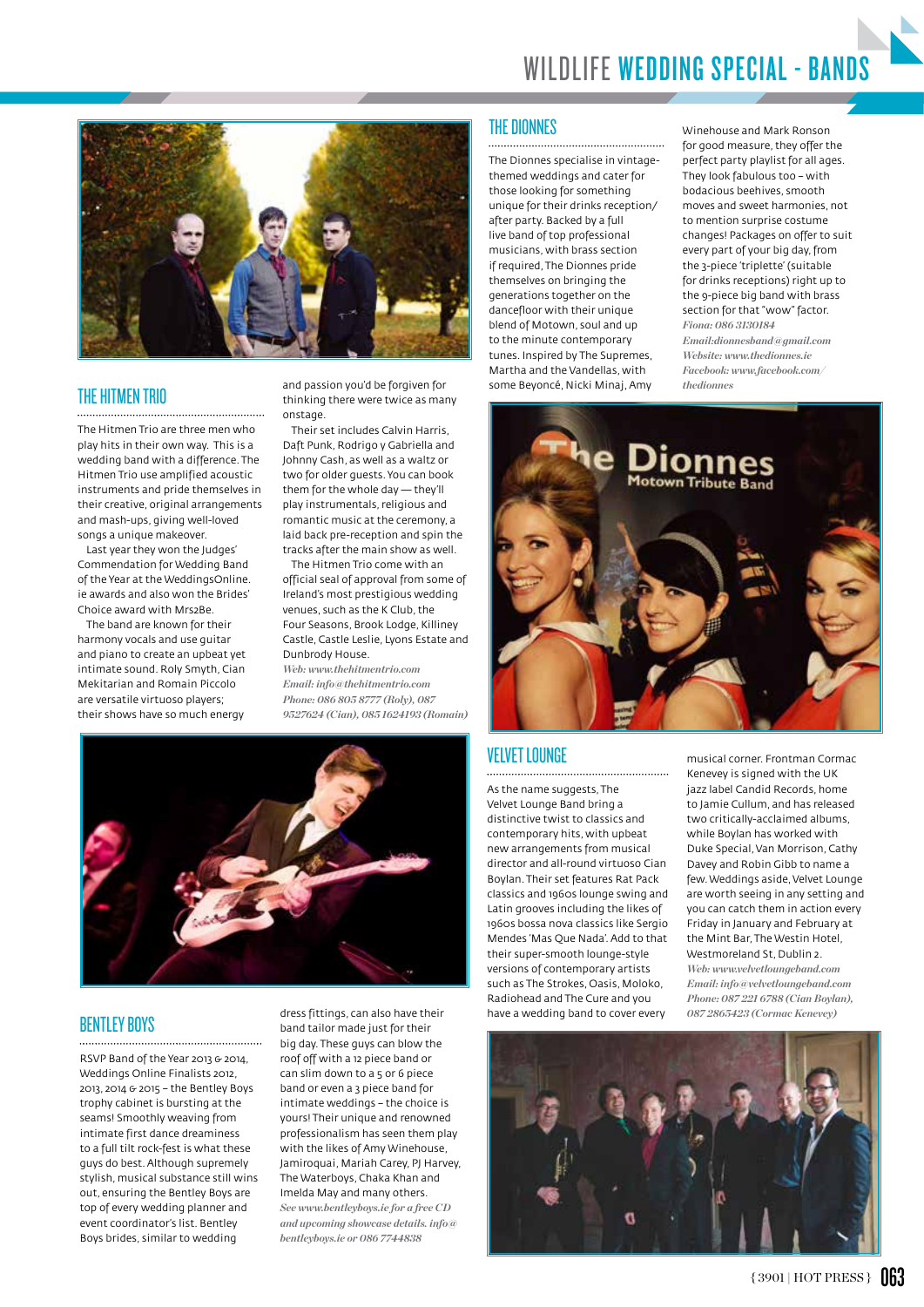## WILDLIFE WEDDING SPECIAL - BANDS



#### THE BUACHAILLS

With an impressive CV that includes an appearance as half-time act at the 2012 All Ireland football finals, touring with The High Kings, Finbar Furey, The Wolfe Tones and the prestigious honour of being the "house band" in Thomond Park, the Buchaills are nothing if not versatile and highly experienced as a live act. The band pride themselves on providing high quality live entertainment for weddings and

corporate events and their set-list includes pop, folk, country and old-time – everything from Johnny Cash's 'I Walk The Line' and Garth Brooks' 'Friends In Low Places' to The Waterboys' 'Fisherman's Blues' and The Stunning's 'Brewing Up A Storm'. They also include a wide range of Irish tunes and waltzes in their set, including 'The Fields of Athenry', 'The Galway Girl' and 'The Rocky Road To Dublin' to name just a few. *Eoin Murphy – 087 2524060 www.thebuachaills.com*



### LADY VEGAS

One of only a handful of femalefronted wedding bands in Ireland, Lady Vegas are a real gigging band and can be found playing some of the top venues and events throughout the country. The band have also performed internationally at festivals in Germany, Spain and France. The sound is 100% live with no gimmicks and is in their own words "a ballsy, raw, rock n roll sound". Music is clearly their

passion, and with input from each member of the band when creating a wedding set list, they take pride in having a vast and varied range of songs to choose from. Having years of collective experience and some of the best musicians in the business, there isn't a popular song they can't cover. From the get-go they are lively and entertaining and never fail to fill the dance floor. But Lady Vegas don't just entertain – they interact with the crowd. *Call Vikki on 085-8031748 www.ladyvegasentertainment.com Email:ladyvegasband@gmail.com*

#### **BLUEMOOSE**

One of the hardest working bands around, Bluemoose perform at all of the top college balls/rag weeks/ festivals and have since become much in demand as a wedding band. A fully live 5-piece the members of the band are all full time musicians – and they make a point of stressing that the band you book is the band you get. They can cover a wide variety of songs from Abba to AC/DC, Nathan Carter to Nirvana and Michael Buble to Metallica, all played with great energy and with the sole purpose

of keeping the floor full. Bluemoose also offer a dedicated wedding show, 'A Moose Bouche', to cater for the older generation but still with the Bluemoose energy/set list at end of night. Not your normal run-of-themill wedding band, Bluemoose have something different to offer and are well worth checking out. Monthly Showcases - The Clonsilla Inn, Dublin. The Bridge House, Tullamore. Check Bluemoose.ie for dates.

*www.bluemoose.ie Phone: 087 2628173 Email: info@bluemoose.ie www.facebook.com/bluemooseband*









**For bookings, phone: 085-8031748 Email: ladyvegasband@gmail.com See what our brides are saying about us at www.ladyvegasentertainment.com**

- Xx -